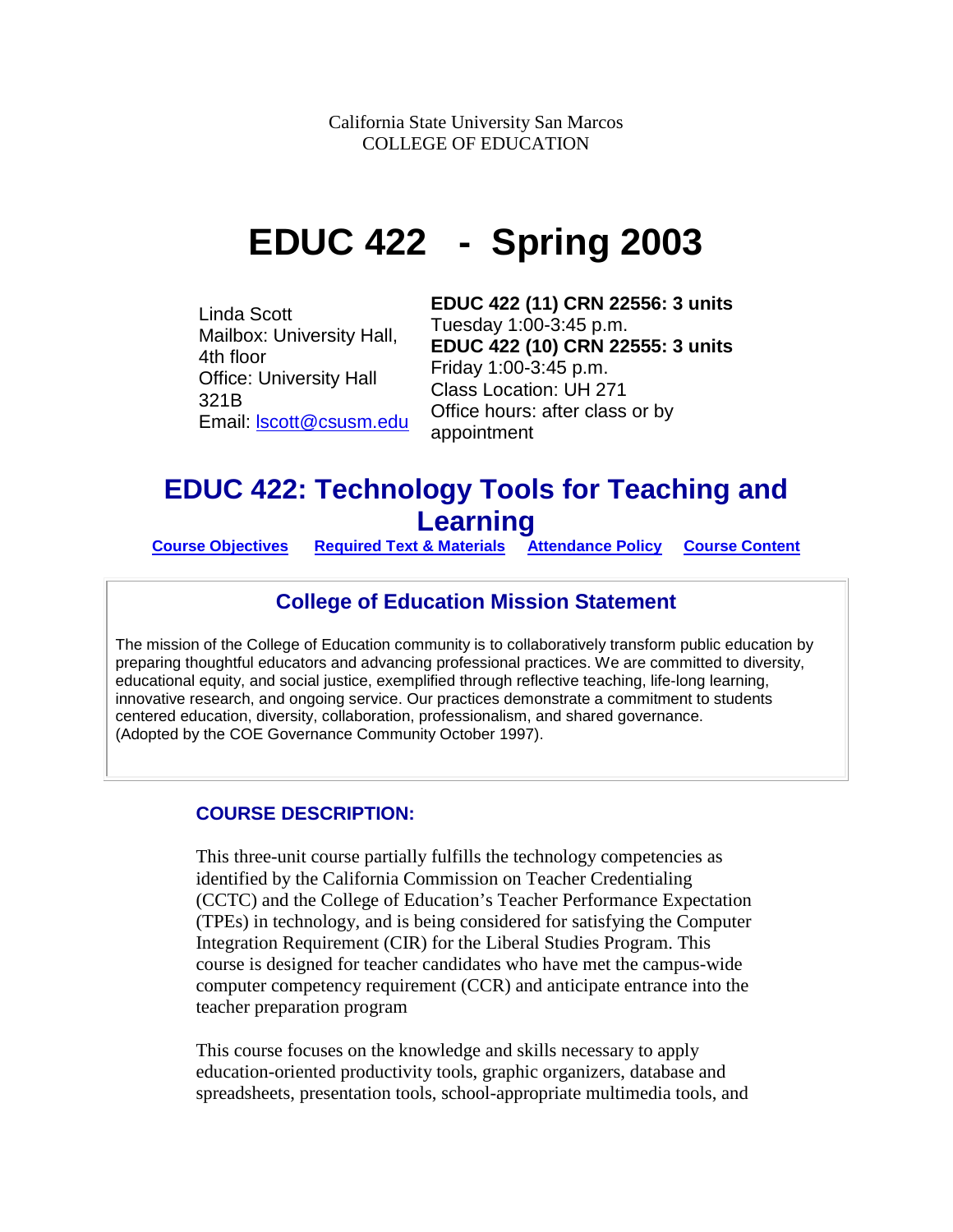communication tools. This course prepares teacher candidates to apply specific educational technology-based applications in methods courses for implementation in teaching and learning with students as well as to their own professional growth. When entering the teacher education program, College of Education faculty assume teacher candidates have competency in the applications covered in this course, and, therefore, will make assignments requiring teacher candidates to apply these skills.

# **STANDARD ALIGNMENT:**

The following program standard is addressed in this class:

Standard 9 – Using Technology in the Classroom

#### **Teacher Performance Expectation (TPE) Competencies:**

This course is designed to help teachers seeking the Multiple and Single Subjects Credential to develop the skills, knowledge, and attitudes necessary to assist schools and district in implementing an effective programs for all students. The successful candidate will be able to merge theory and practice in order to realize a comprehensive and extensive educational program for all students. The following Type's are addressed in this course:

#### **Primary Emphasis**

TPE 14 CSUSM– Educational Technology

#### **Secondary Emphasis:**

- TPE 4 Making Content Accessible
- TPE 5 Student Engagement
- TPE 6 Developmentally Appropriate Teaching Practices
- TPE 7 Teaching English Language Learners
- TPE 12 Professional, legal and ethical
- TPE 13 Professional Growth

#### **National Educational Technology Standards for Teachers**

#### **I. TECHNOLOGY OPERATIONS AND CONCEPTS.**

Teachers demonstrate a sound understanding of technology operations and concepts. Teachers:

A. demonstrate introductory knowledge, skills, and understanding of concepts related to technology (as described in the ISTE National Education Technology Standards for Students)

B. demonstrate continual growth in technology knowledge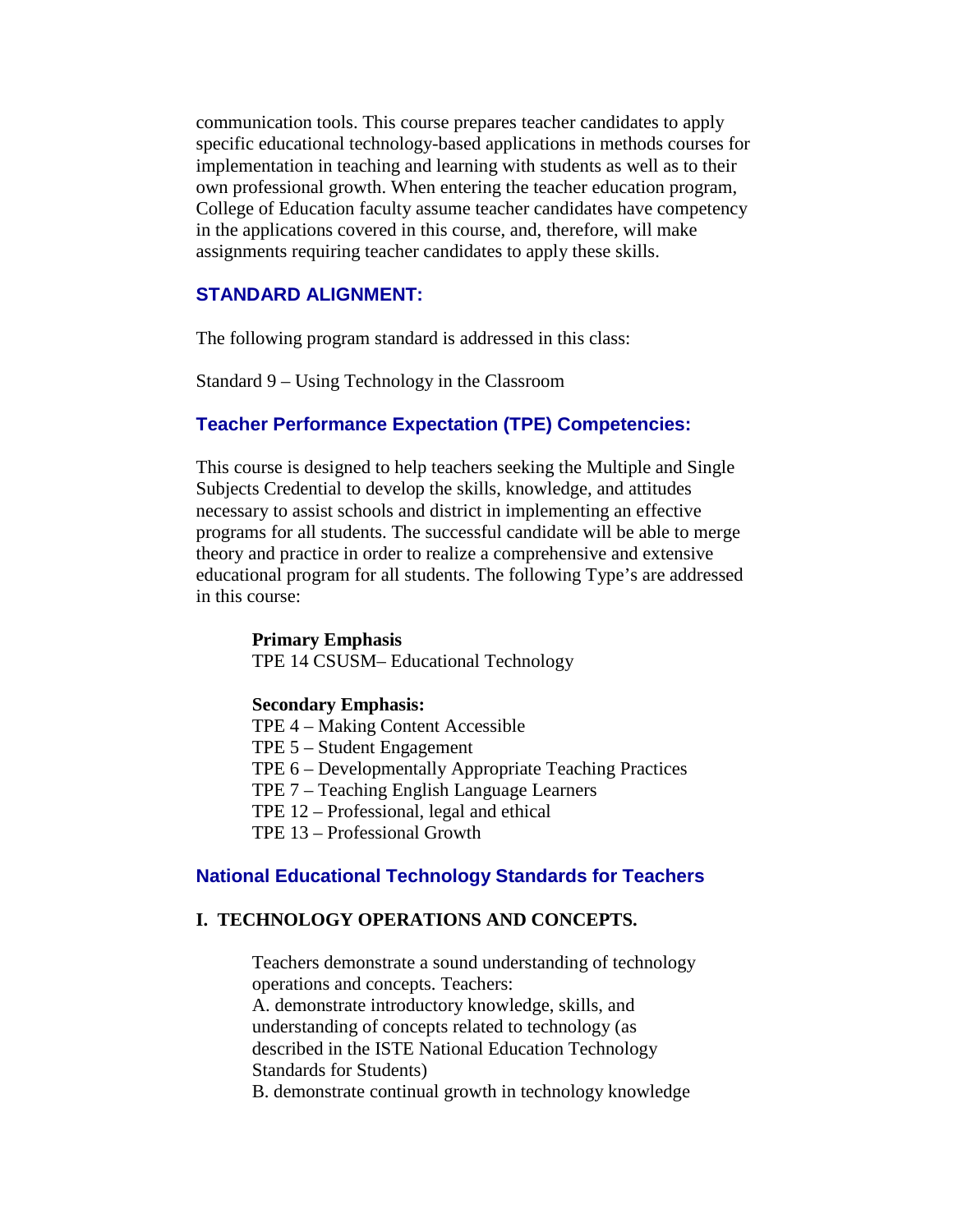and skills to stay abreast of current and emerging technologies

#### **IV. PRODUCTIVITY AND PROFESSIONAL PRACTICE.**

Teachers use technology to enhance their productivity and professional practice. Teachers:

A. use technology resources to engage in ongoing professional development and lifelong learning.

B. continually evaluate and reflect on professional practice to make informed decisions regarding the use of technology in support of student learning.

C. apply technology to increase productivity.

D. use technology to communicate and collaborate with peers, parents, and the larger community in order to nurture student learning.

#### **V. SOCIAL, ETHICAL, LEGAL, AND HUMAN ISSUES.**

Teachers understand the social,ethical,legal,and human issues surrounding the use of technology in PK-12 schools and apply those principles in practice. Teachers:

A. model and teach legal and ethical practice related to technology use.

B. apply technology resources to enable and empower learners with diverse backgrounds, characteristics, and abilities.

C. identify and use technology resources that affirm diversity

D. promote safe and healthy use of technology resources.

E. facilitate equitable access to technology resources for all students.

# **COURSE OBJECTIVES**:

Teacher candidates will demonstrate competency in using a set of educational technology tools that are applied in teaching and learning within the credential program and used in public school settings.

#### **PREREQUISITE**

The prerequisite for this course is completion of the campus-wide Computer [Competency Requirement.](http://www.csusm.edu/computer_labs/ccr.htm) This requirement can be fulfilled by successful completion of one of the following: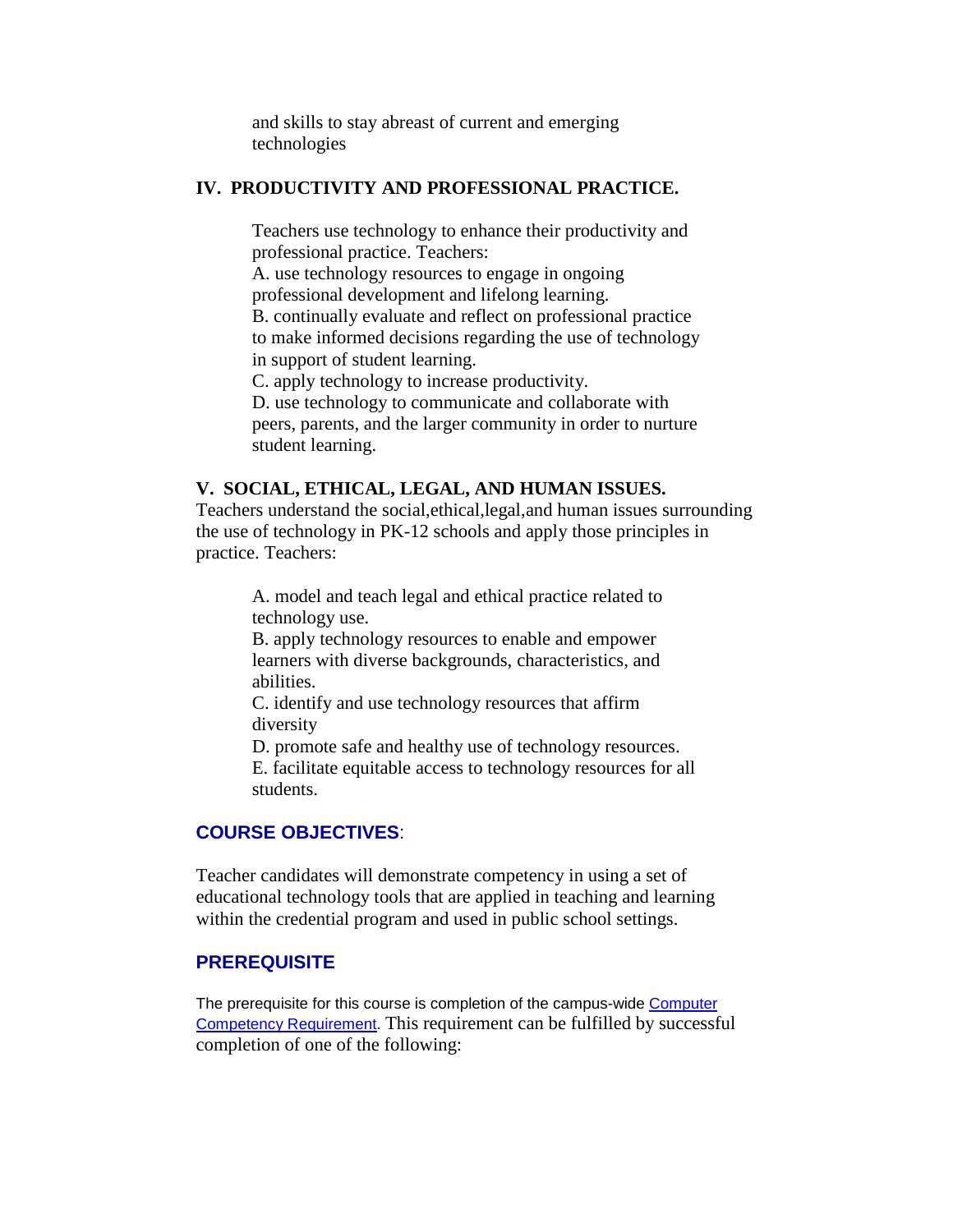• Taking the CSUSM CCR assessment or equivalent course

• Completion of an approved computer literacy course at the community college level.

## <span id="page-3-0"></span>**REQUIRED TEXT AND MATERIALS**

• *Teachers Discovering Computers: Integrating Technology in the Classroom* (Shelly & Cashman)  $&$  Web site: [www.scsite.com/tdc2/ T](http://www.scsite.com/tdc2/)his is a resources text that contains skill building information in the context of how a teacher can use the skills in teaching. There is a very information-rich, publisher-provided Web site associated with the text that provides additional practice and links to other resources.

• Zip Disk (PC formatted) - Label with your name, class # and time

- Several CD-RWs (rewrite-able CD)
- Pay for Print Card: May be purchased in Academic Hall 202

#### **Optional Resources**

- *Connecting Curriculum and Technology* (ISTE) This is a volume produced by the professional association that contains the educational technology standards for students at all levels as well as sample lessons on how that standards can be implemented in teaching content. This book will be referred to in other CSUSM-COE courses. Supporting Web site www.iste.org
- Flash disk (optional)

# **ASSESSMENT**

In order to successfully complete this course, the assignments must be completed with at least at an acceptable level noted on assignment rubrics. In addition to the assignments described below, performance assessment on the teacher candidate's ability to perform tasks using the software will be assessed. Because the content of this course contributes to passage of multiple TPEs, successful completion is imperative. Failure to successfully complete this course will prohibit a teacher candidate from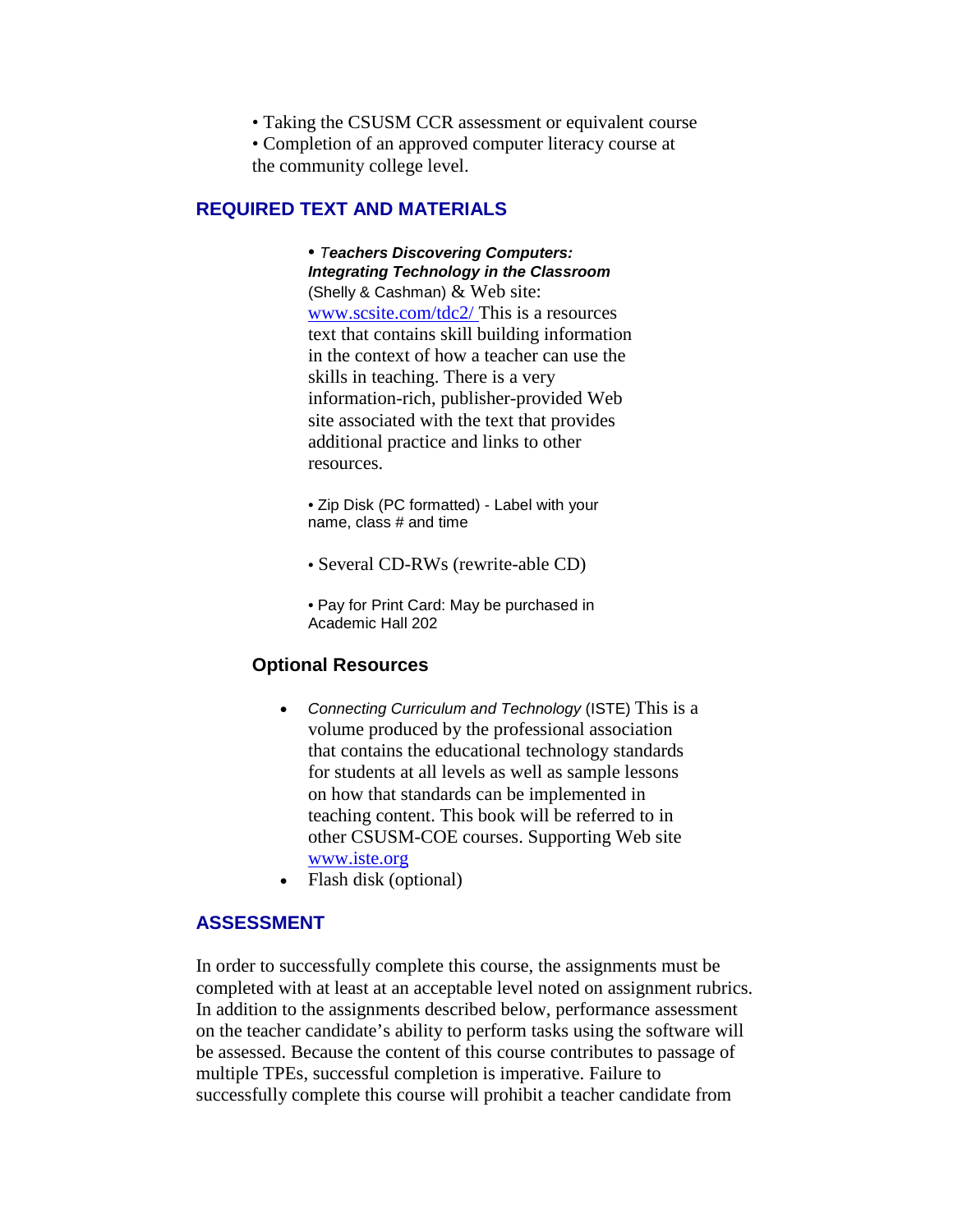continuing in the program beyond the first semester. The percentage of weight of each assignment is noted next the description of the topic.

# <span id="page-4-0"></span>**COURSE CONTENT**

The following themes will be address in the process of the course. Assignments relating to demonstrating competency in operating each of the educational tools will be assessed. Descriptions of the assignments will be available on the course Web site.

## **Theme One: Portfolio 30%**

Saving, naming and managing files Ethics and Copyright, Safety Linking to web and between documents Using Help functions Reflections ISTE standards/Teacher Performance Expectations Homework: Because of the interactive nature of the class, students will be expected to have their assignments completed and turned in on time. Late assignments will only be accepted if there are extenuating circumstances approved by the instructor.

#### **Theme Two: Education Specific Software 30%**

Multimedia: PowerPoint Inspiration Kidspiration Hyperstudio Kid Pix Timeliner Variety of other software Homework: Because of the interactive nature of the class, students will be expected to have their assignments completed and turned in on time. Late assignments will only be accepted if there are extenuating circumstances approved by the instructor.

#### **Theme Three: Productivity & Prof Practice 30%**

Internet: Searching Email Word: Formatting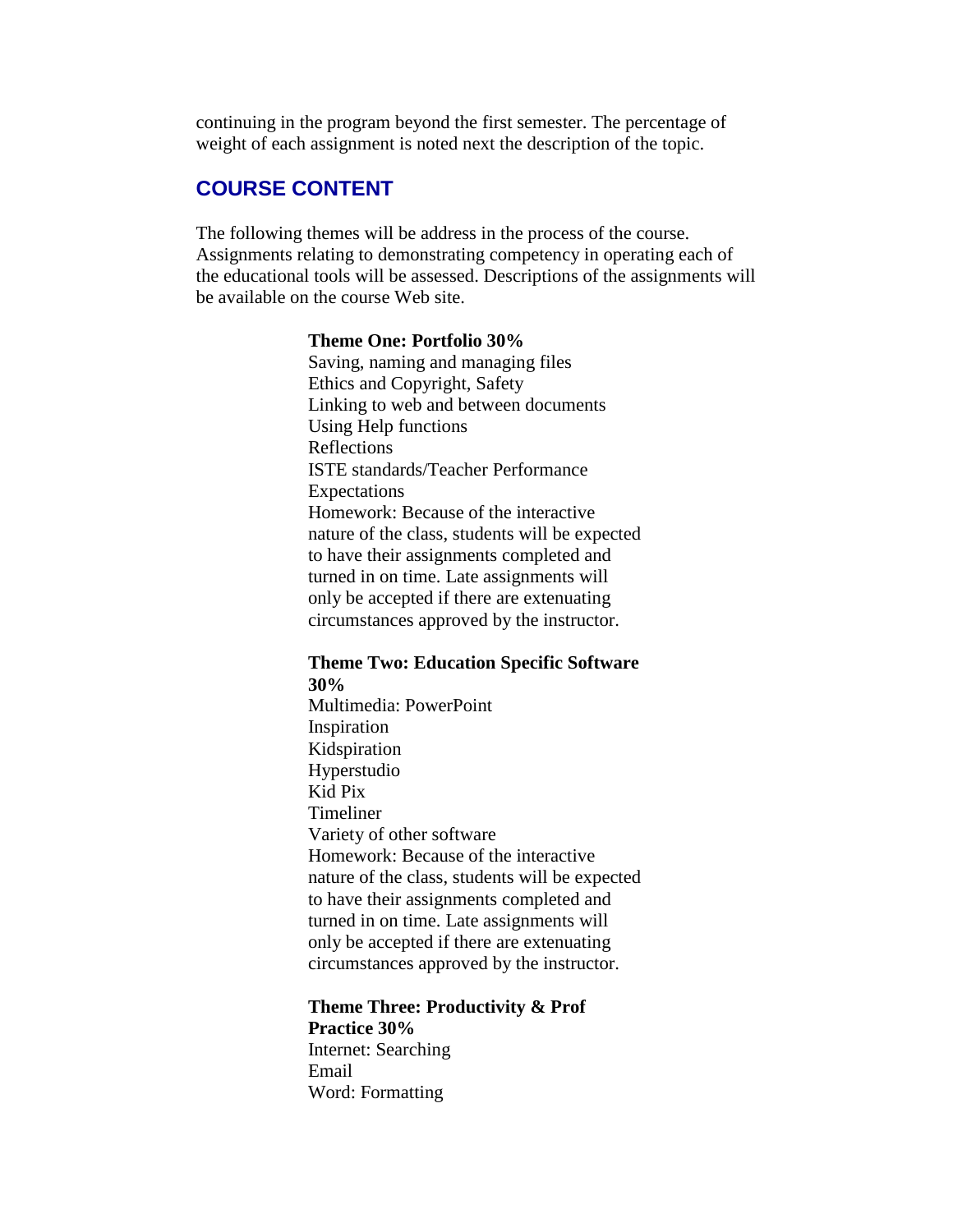Excel Database Powerpoint WebCT Homework: Because of the interactive nature of the class, students will be expected to have their assignments completed and turned in on time. Late assignments will only be accepted if there are extenuating circumstances approved by the instructor.

#### **Class Investment (Attendance, participation and attitude) 10%** Your

investment in this class is demonstrated through regular, prompt class attendance and participation; through active, constructive and creative contributions (both online and in class); and through participation in cooperative collaborative learning.

# Grading is calculated on the standard of

| $94 - 100 = A$  | $80 - 83 = B$   | $70 - 73 = C$  |
|-----------------|-----------------|----------------|
| $90 - 93 = A$   | $77 - 79 = C +$ | $60 - 69 = D$  |
| $87 - 89 = B +$ | $74 - 76 = C$   | below $60 = F$ |
| $84 - 86 = B$   |                 |                |

# <span id="page-5-0"></span>**Attendance Policy**

Due to the dynamic and interactive nature of this course, all students are expected to attend specifically designated classes and communicate regularly with email study groups and instructor to participate in learning activities. Attendance is measured by the degree of active participation both online and in class, the quality of lab work assignments, and the degree of investment as evidenced by positive interaction with instructor and peers. Should the student have extenuating circumstances, s/he should contact the instructor as soon as possible.

# **Plagiarism and Cheating**

Please be sure to read and understand the university policy on plagiarism and cheating, as it will be strictly enforced. Academic dishonestly will not be tolerated and will result in a failing grade for this course and will be reported to the University.